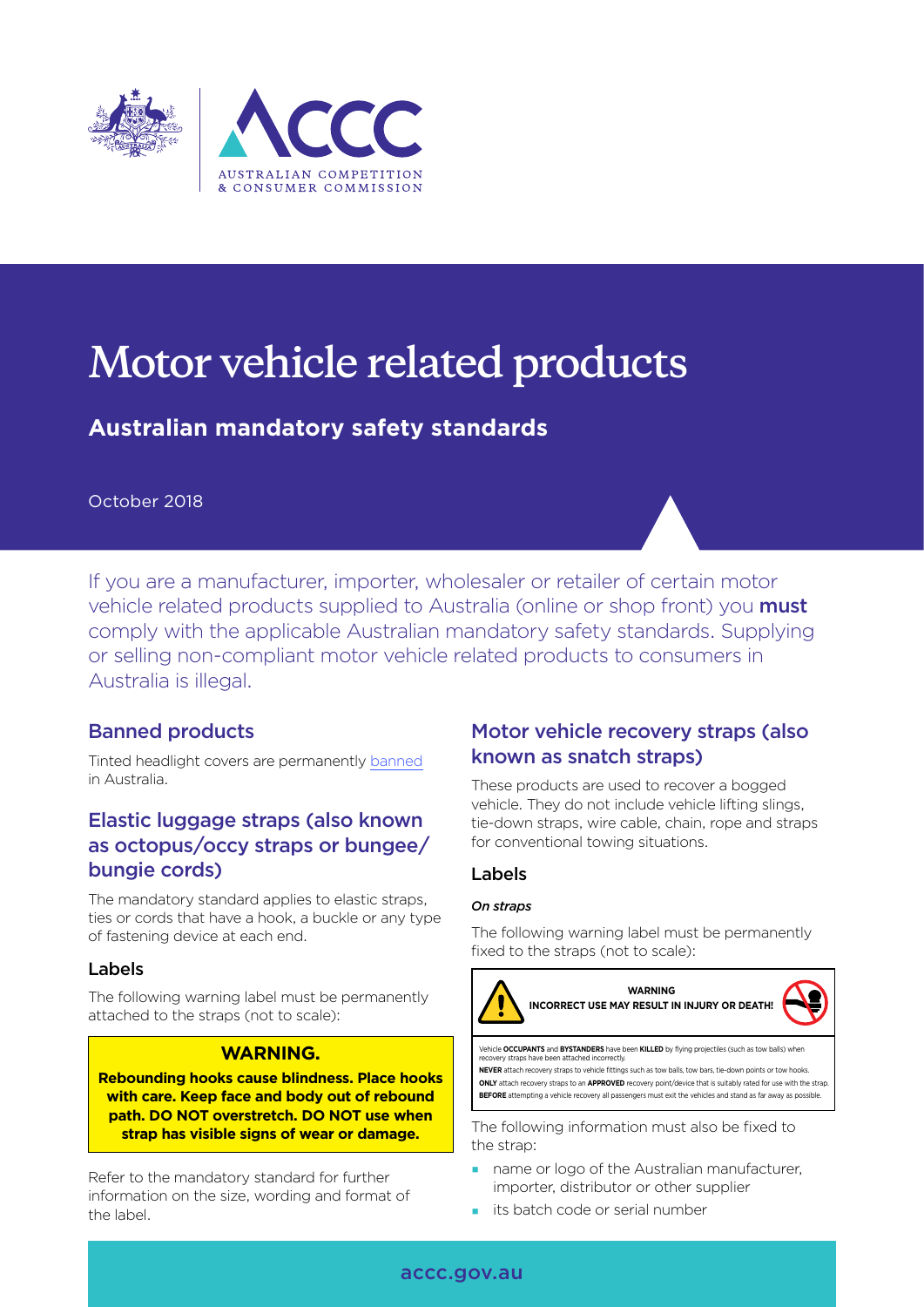- **i**ts minimum breaking strength, expressed in metric units
- a recommendation that the minimum breaking strength of the strap should be between two and three times the Gross Vehicle Mass (GVM) of any vehicle it is used with
- advice that the strap must be suited to the GVM of the lighter of the two vehicles used in the recovery process.

#### *On packaging*

The following information must appear on the packaging of a motor vehicle recovery strap or on a label attached to the packaging:

- the strap's brand name or the logo of the strap's supplier
- the name and contact details of the strap's Australian manufacturer, importer, distributor or other supplier
- **i** its minimum breaking strength, expressed in metric units
- a recommendation that the minimum breaking strength of the strap should be between two and three times the GVM of any vehicle it is used with.

Refer to the mandatory standard for specific information regarding the wording, size and format of the labelling for straps and packaging, as well as instructions for use.

# Portable ramps for vehicles

Portable ramps are used for vehicle maintenance or display purposes. They consist of an incline and a platform onto which a vehicle is driven.

## Labels

The following warning label must be permanently attached to the ramp (not to scale):



#### WARNING

INCORRECT USE MAY RESULT IN INJURY OR DEATH! USE ONLY ON FLAT HARD LEVEL SURFACES. RAMPS TO BE USED IN PAIRS. CHOCK AT LEAST ONE WHEEL ON THE GROUND.

The following information must also be fixed to the support stand:

- name and address in Australia of either the manufacturer, importer or other supplier of the ramp
- the nominated capacity of the ramp, stated as "working load limit ...kg"
- **the nominated tyre size, stated as "Maximum"** tyre diameter ... and Maximum tyre width ..., in millimetres.

#### Other key requirements

- Ramps must be free from blow holes, hard spots, shrinkage defects, cracks or other defects which would adversely affect the strength of the material.
- The ratio of the base width to the ramp height must not be less than 1.2:1
- Each ramp must be able to stop the vehicle from rolling down its incline.
- Each ramp must be able to prevent the vehicle travelling forward off the platform in a direction opposite to the incline.
- **Finished surfaces must prevent injury to the** operator or damage to the tyre.

Refer to the mandatory standard for specific instructions on safe use and assembly.

# Vehicle support stands

Vehicle support stands are used for vehicle maintenance. The standard applies to vehicle support stands that are fixed or adjustable in height and used to support the axle or chassis of a vehicle.

## Labels

The following warning label must be permanently marked on each vehicle support stand (not to scale):



#### WARNING

INCORRECT USE MAY RESULT IN INJURY OR DEATH! USE ONLY IN PAIRS AND ON FLAT HARD LEVEL SURFACES (e.g. CONCRETE), ENSURING THE STAND IS POSITIONED UNDER A SOLID PORTION OF THE VEHICLE AND THAT THE LOCKING MECHANISM IS FULLY ENGAGED.

The following information must also be fixed to the support stand:

- name and address of the manufacturer, importer or other supplier of the vehicle stand
- the nominated capacity stated as "working load limit ...kg"
- the maximum working height, in millimetres
- clear and adequate operating instructions.

## Other key requirements

- Stands must be free from blow holes, hard spots, shrinkage defects, cracks or other defects which would negatively affect the strength of the material.
- **Stands must be geometrically designed to stand,** and to resist tipping.
- Stands must be free from hazardous projections and sharp edges.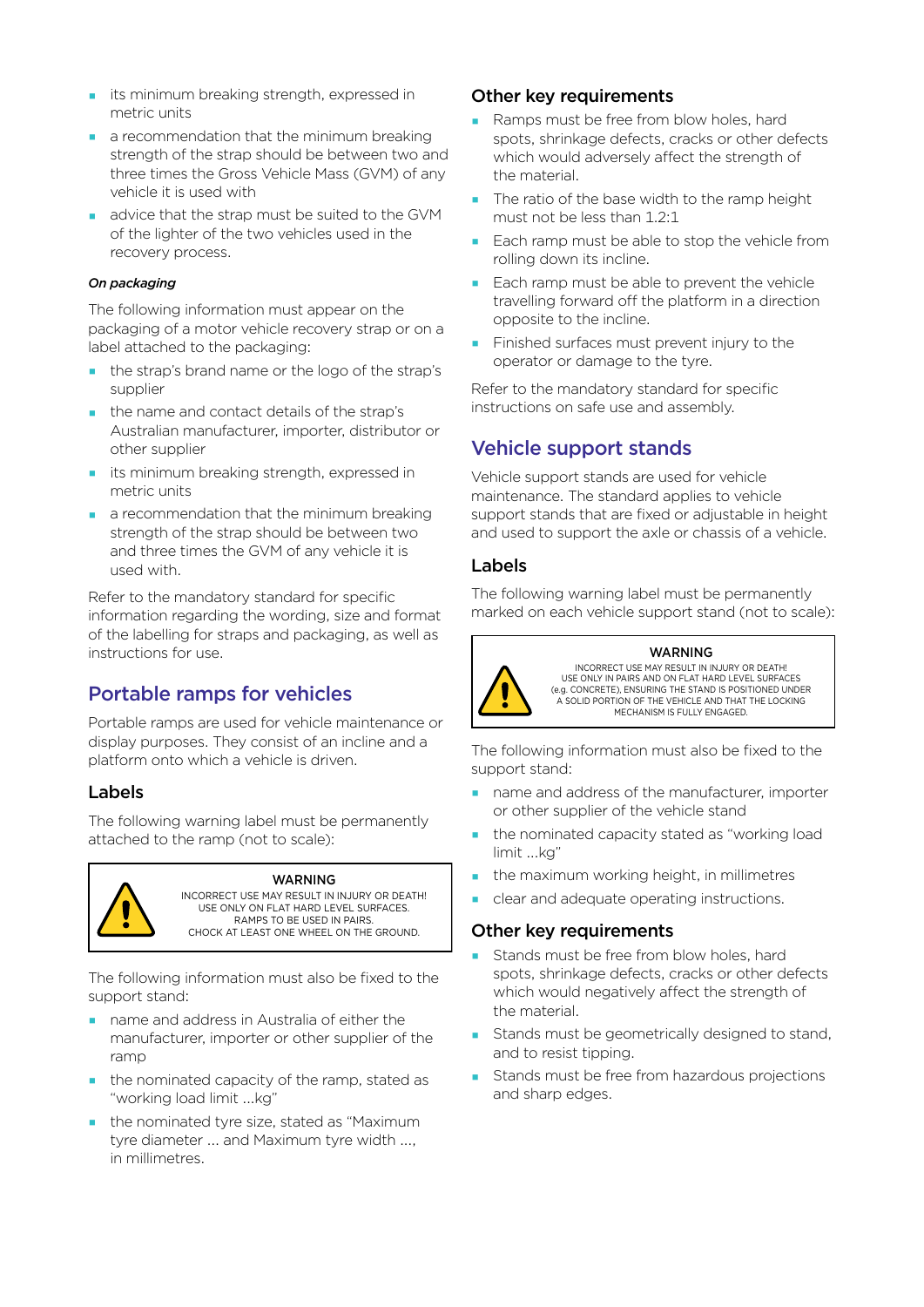# Vehicle jacks

Vehicle jacks are used to change wheels on a vehicle. This standard applies to a device designed to raise a vehicle, including hydraulic jacks, lever jacks, pantograph (scissor) jacks, screw jacks, caravan/trailer jacks and high lift jacks.

## Labels

Specific vehicle jacks must be permanently marked with the following information:

- the name or trademark of the vehicle manufacturer
- the model or model designations of vehicles for the jack's intended use
- clear and adequate instructions for operating the jack
- **a** advice to consult the vehicle's owner's manual for further instructions
- **for hydraulic jacks, a statement specifying:** 
	- the correct hydraulic fluid for use with the jack
	- a requirement to keep the jack at a recommended level
	- warning advice against getting under a vehicle that is supported by a jack
	- warning advice, in pictogram form, against getting under a vehicle that is supported by a jack, where the pictogram shows either:
		- i. a figure under a jack crossed out (see Example 1)
		- ii. a side view of a person lying on the ground and partially or wholly underneath a side view of a vehicle supported by a jack (see Example 2).

#### Example 1



#### Example 2



 Refer to the mandatory and voluntary standards for specific safety marking and labelling requirements for jacks other than specific vehicle jacks and all other vehicle jacks.

#### *On packaging*

Package markings for general purpose, high lift and caravan/trailer jacks must include the following:

- 'height lowered' and 'height raised' (minimum and maximum heights of the head cap in millimeters)
- **nominated capacity in kilograms stated as** 'Working Load Limit…kg'
- supply of maintenance instructions, including any necessary procedures for maintenance, lubrication requirements and details for servicing the hydraulic system (if any).

If there is no packaging, the information must be supplied on a leaflet attached to the jack.

Refer to the mandatory and voluntary standards for instructions on safe use of general and specific purpose jacks, high lift jacks and caravan/ trailer jacks.

## Other key requirements

- When subjected to a durability test, the jack must not fail or become unserviceable.
- The operator must be able to use the jack to control the descent of the load without hazard to the operator or damage to the jack.
- When subjected to a load for a specified time, the loss of height of the head cap of the jack must not exceed 5 mm.
- The jack must hold an excess load for a specified time without collapsing or losing more than 5 per cent of the height of the load.
- **The following jacks must have a minimum** nominated capacity:
	- general purpose jacks—no less than 750 kg
	- specific vehicle jacks
	- high lift jacks
	- caravan/trailer jacks.
- Vehicle jacks must have enough strength to withstand the forces and pressures associated with their full range of uses.
- **Except for connecting surfaces or sliding** parts, the jack must have a suitable corrosion protective coating.
- The area of contact surface of the base of a vehicle jack must meet dimensional requirements.
- The head cap or lifting surface must meet dimensional and stability requirements and engage securely with the vehicle's chassis.
- The jack must remain stable and correctly located with respect to the vehicle at all times during its use.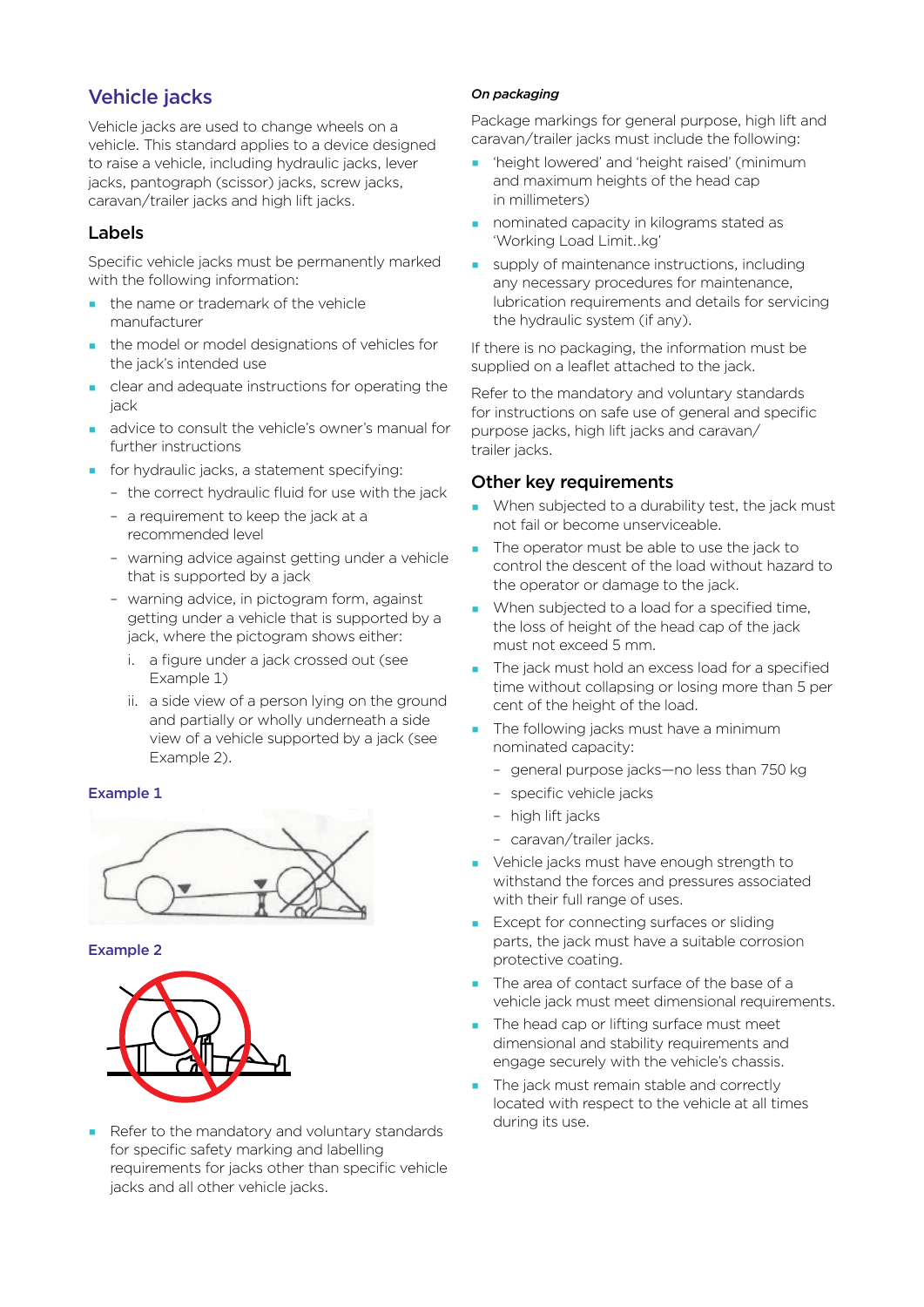- **The jack must either:** 
	- be provided with a positive stop to prevent the lifting arm of the jack being raised beyond the height it is designed to achieve
	- the design of the jack must be such that 'over travel' is effectively prevented.
- A vehicle jack supplied with a vehicle must be capable of lifting the model of vehicle it is designed to lift.

# Trolley jacks

Hydraulic trolley jacks are designed to raise a part of a vehicle via the vehicle's chassis.

## Labels

#### *On trolley jack*

A warning notice must be permanently marked on trolley jacks. The warning notice must contain statements and pictograms that convey the following four key warnings:

- 1. Death or injury from incorrect use
- 2. Use two support stands
- 3. Flat hard level ground
- 4. Free to roll during lifting and lowering.

#### *On packaging*

Labelling on packaging must also include:

- **the height lowered (minimum height of head** cap) in millimetres
- the height raised (maximum height of head cap) in millimetres
- **the nominated capacity in kilograms as 'Working'** Load Limit….kg'
- use this hydraulic trolley jack with suitably rated vehicle support stands.

## **Instructions**

Operating instructions for trolley jacks must include the following information:

- the unlifted wheels of the vehicle should be chocked
- the load should be centrally located on the head can
- no person should remain in a vehicle that is being lifted
- **P** read the vehicle manufacturer's owner's manual before lifting the vehicle
- the hydraulic trolley jack should be used for lifting and lowering only; the raised vehicle should be supported on suitably rated vehicle support stands.

Refer to the mandatory and voluntary standards for information on the maintenance, safe usage

and assembly instructions that must be marked or supplied with trolley jacks.

## Other key requirements

- The trolley jack must not fail or become unserviceable when subjected to a durability trial.
- The trolley jack must not lose more than 5 per cent of its height when subjected to a specified load. Also, after 30 minutes, the loss of height must not exceed 5 mm.
- The trolley jack must provide a controlled lowering mechanism that can be activated by the operator. The operator must be able to use the trolley jack to control the descent of the load without hazard to the operator or damage to the trolley jack.
- The trolley jack must be able to hold a load in excess of its nominated capacity without collapsing, becoming unstable or losing more than 5 per cent of its height.
- When subjected to an eccentrically applied load, a trolley jack must not collapse, become unstable or lose more than 5 per cent of its height.
- All materials used in the construction of the trolley jack must have properties to withstand a range of forces when tested in accordance with the Australian Standard.
- **Except for matting surfaces or sliding parts,** the trolley jack must have a suitable corrosion protective coating.
- The head cap is the part of the trolley jack that makes contact with the vehicle. The head cap must be free to rotate about a vertical axis and be able to retain a horizontal bar of 100 mm diameter.
- The trolley jack must include a means of overload protection so that it cannot lift a load of 15 per cent more than its nominated capacity.
- Over travel is when the trolley jack is raised higher than the height it is designed for. The trolley jack must include a 'positive stop' to prevent over travel of the head cap. Alternatively, the trolley jack must be designed so that over travel cannot happen.
- The nominated capacity of the trolley jack must not be less than 750 kg.

# **Testing**

Suppliers of products that are subject to mandatory standards are encouraged to use specialist laboratories to conduct testing of those products to ensure they comply with the mandatory standard.

Visit the Product Safety Australia website for more information on [product testing](https://www.productsafety.gov.au/product-safety-laws/compliance-surveillance/product-testing).